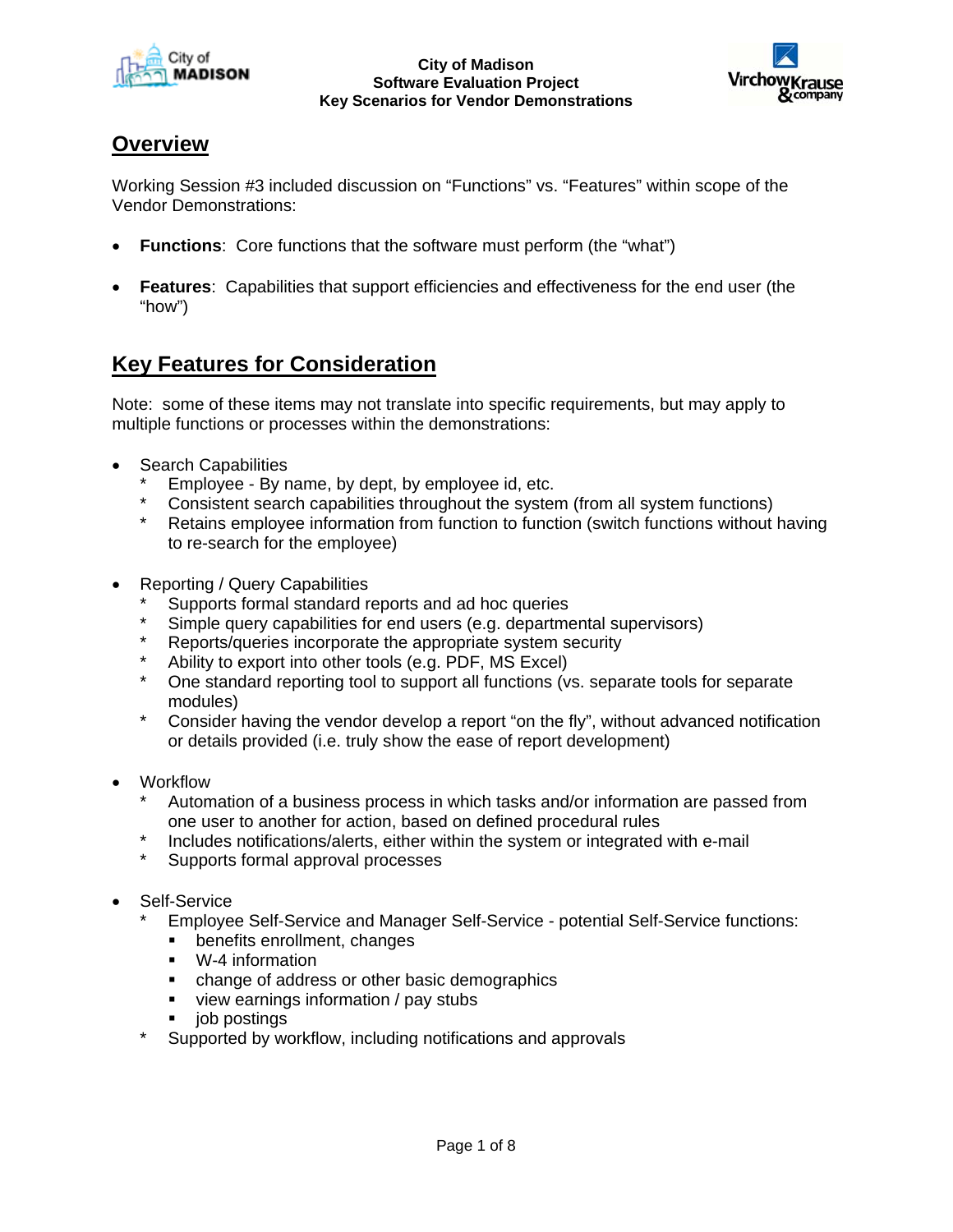



- **Security** 
	- Role-based security that controls access to specific functions, potentially at the field level
	- Applies to system access as well as queries / reporting
- **Configurability** 
	- Configurable software as opposed to programming changes
	- Ideally maintained by end users rather than IT
	- Potential configuration items:
		- **F** reference data tables
		- earnings & deduction codes & formulas
		- workflow rules, approvals, notifications, etc.
		- **data imports or exports**
		- **benefit plans**
		- data labels on screens/forms
- User-Defined Fields
	- \* Specific fields set aside for user-defined purposes
	- Accessible on screens/forms and reports/queries
- General Usability / Navigation / Intuitiveness
	- Able to quickly navigate from one function to another, or from one employee to another
	- Common look and feel throughout the application
- Date Effective Logic
	- System includes effective dates for key data elements, including ability to "future" date or "post" date specific changes
	- \* Supports "as of" views of information (e.g. employee information as of 1/1/07 vs. 1/1/08)
- Mass Change Capabilities
	- Supports entry of mass changes, based on user-defined conditions (e.g. pay rate increase for an entire group of employees based on pay grade/step)
	- Includes date-effective capabilities
	- Includes appropriate audit trail for each individual employee record changed
- Audit Trail / Data History
	- System maintains history of specific data elements (unlimited?)
	- Tracks the actual change, when it was made, and by whom
	- \* History should be viewable / reportable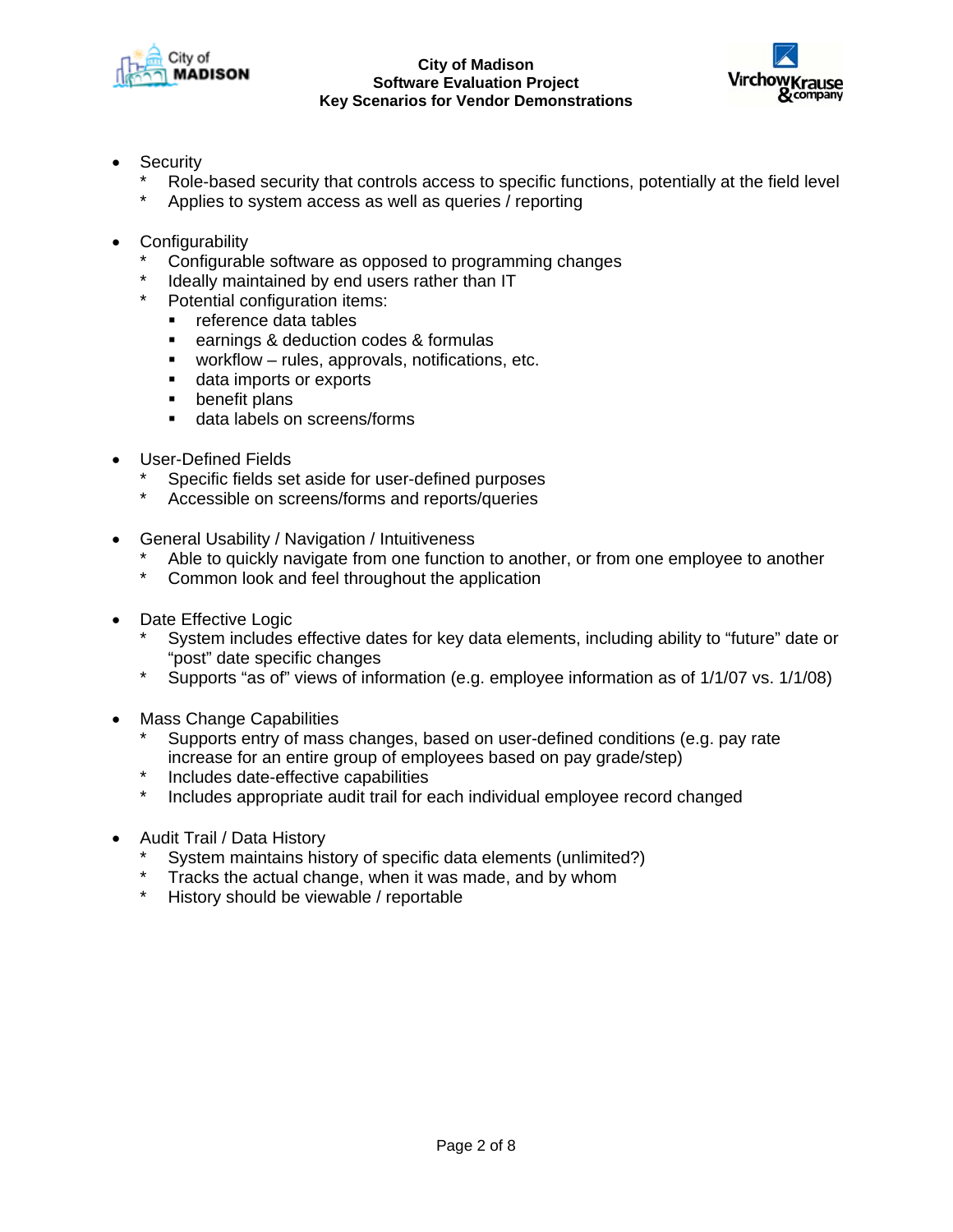



# **Key Functions for Consideration**

### **Budgeting**

- o Budget Development End to End Process (Operating Budget)
	- o Budget Development
		- **Payroll budgeting input**
	- o Budget Iterations/Changes
		- Multiple Phases
		- **Agency Input and Submit for Approval**
	- o What-If Budgeting (At Agency Level)
	- o Incorporation of Grant Funding
	- o Flexibility to make quick/final adjustments
	- o Production of Formatted Budget Document
- o Budget Development End to End Process (Capital Budget)
	- o Consider Streets/multi-year example (project oriented)
	- o Budget Development Utilize other data (e.g. planned hours for capital project) as input to budgeting
	- o Show annual processing is closeout/reauthorization required?
- o Budget Management / Reporting
	- o System inquiries
	- o Workflow/Alerts Over Budget / Exceed Budget warnings
	- o Ad-hoc reporting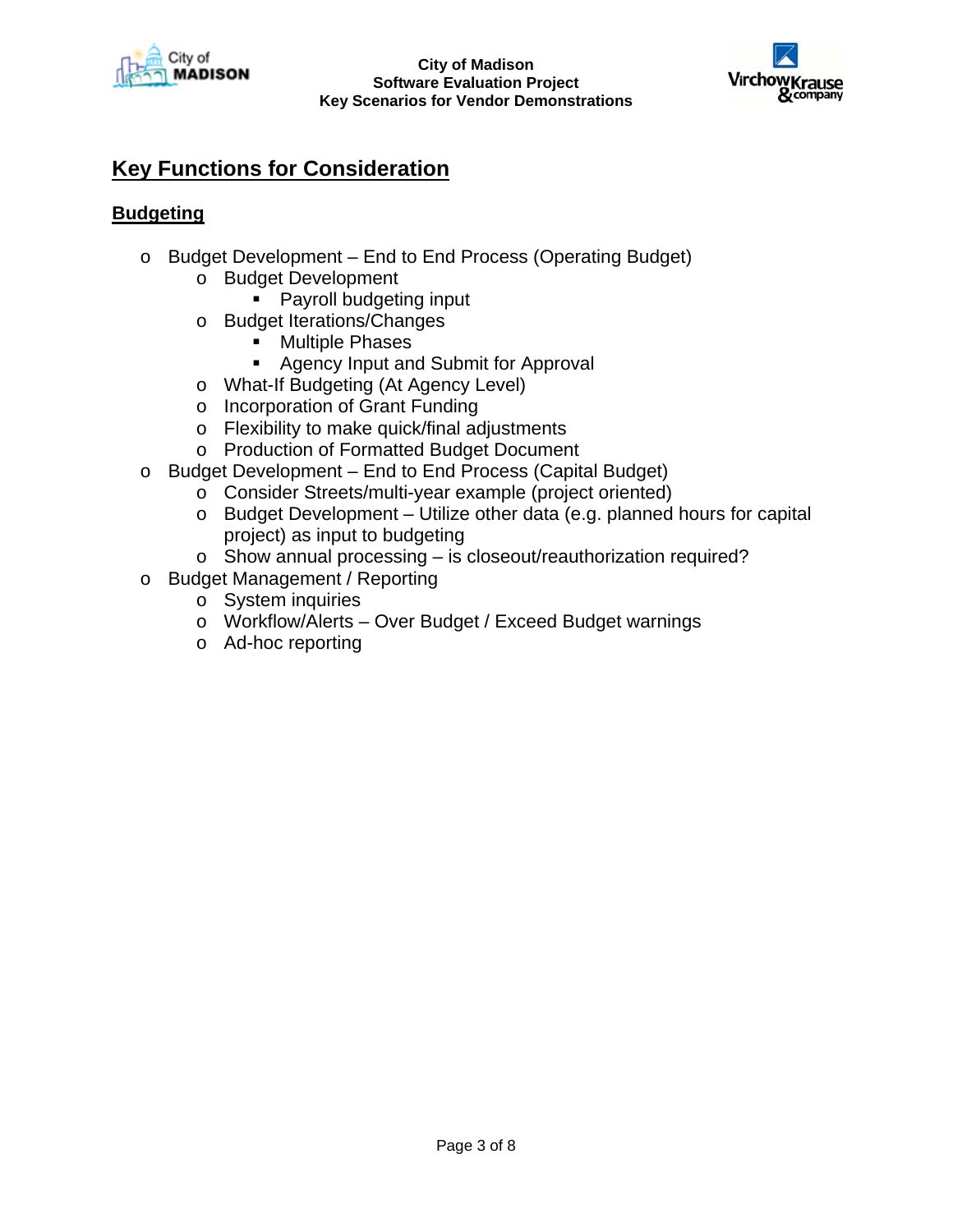



## **GL / AR / Accounting / Treasury**

- o General Ledger / Chart of Accounts Setup and Management
	- o Mass Updates
	- o Hierarchy
- o Asset Management
	- o Combine in scenario with a grant funded asset
	- o Consider a federally funded grant (specific federal asset value calculation)
	- o Depreciation calculation
	- o Disposal / Workflow
- o Integrated AR Processing
	- o Agency billing authorization
	- o Billing approval
	- o AR Invoicing
	- o Cash Receipt / Cashiering
	- o AR Aging
	- o Collection
- o Allocations
	- o Complex allocation based upon other available ERP data
- o Reporting
	- o Financial Reporting Financial Statements, Trial Balance, Etc.
	- o Ad-hoc reporting
- o Cash Receipt / Cashiering
	- $\circ$  TBD Additional Scenarios (pending 12/22 review meeting)
- o Tax System
	- o TBD Based upon RFP Response (Tax System Functionality or Tax System Interface)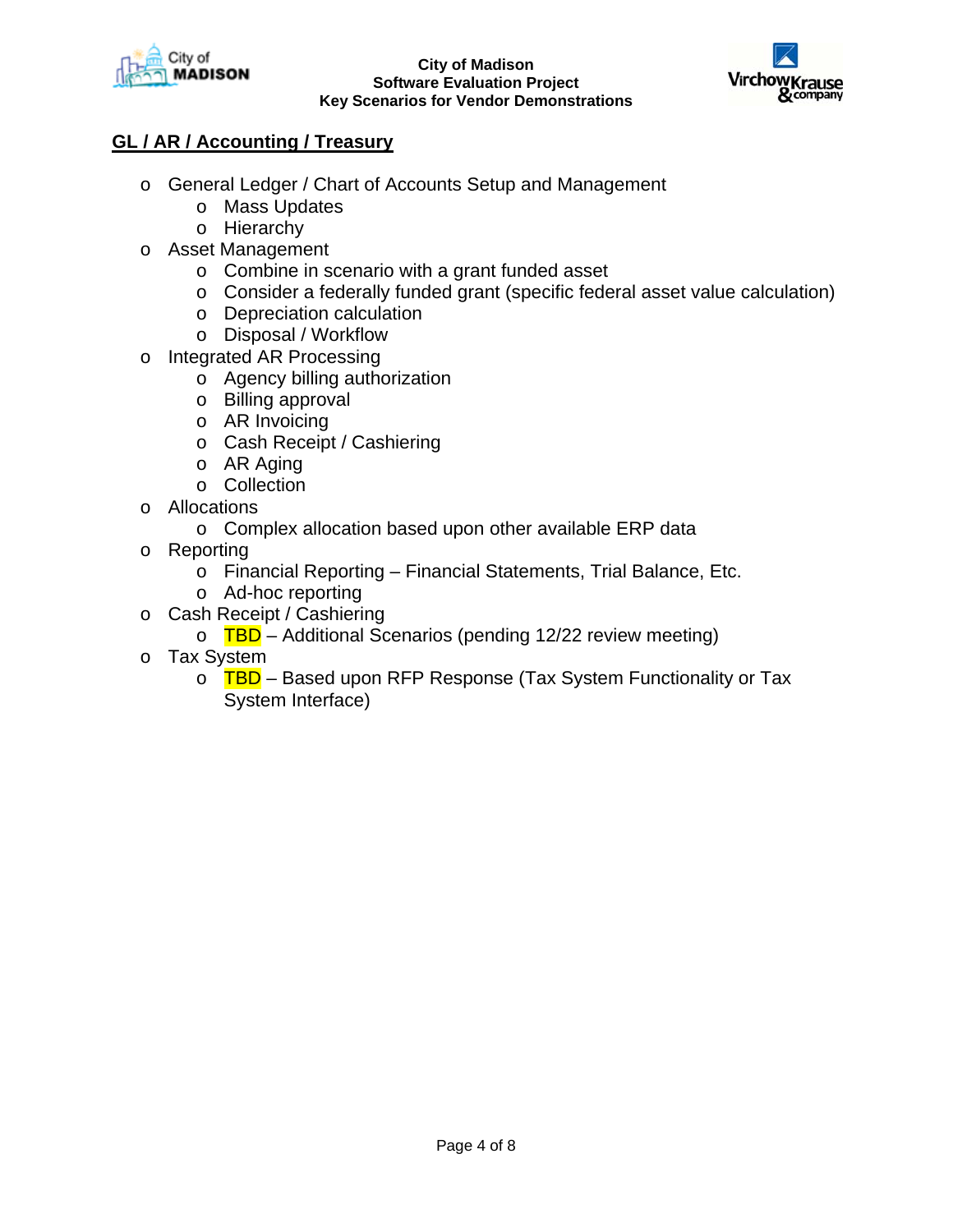



### **Procurement**

- o P-Card Processing
	- o Data import from provider (e.g. JP Morgan)
	- o Cross reference for from card file to ERP vendor ID
	- o Report on spend by vendor
- o Public Works Contract Management
	- o Retainage
	- o Calculations
	- o Change Order Processing (positive or negative)
	- o Partial Payments
	- o Targeted business
	- o Monitoring wage
	- o Affirmative Action
- o Purchase Requisition, Purchase Order Processing & Approval (Workflow)
	- o Encumbrances
	- o Crediting an account and impact on encumbrance
	- o Partial payments
- o LPO Processing & Approval (Workflow)
- o General Contract Management Workflow Oriented
- o Vendor Evaluation and Management
- o Year End Processes for Procurement
	- o Budget/Encumbrances Closeouts
	- o Budget/Encumbrances Roll Forward
- o Grant management
	- o Coding for local/state/federal
	- o Filing for reimbursement
	- o Eligibility determination
- o Inventory Management
	- o TBD Pending further clarification on Accela functionality
- o Blanket PO Management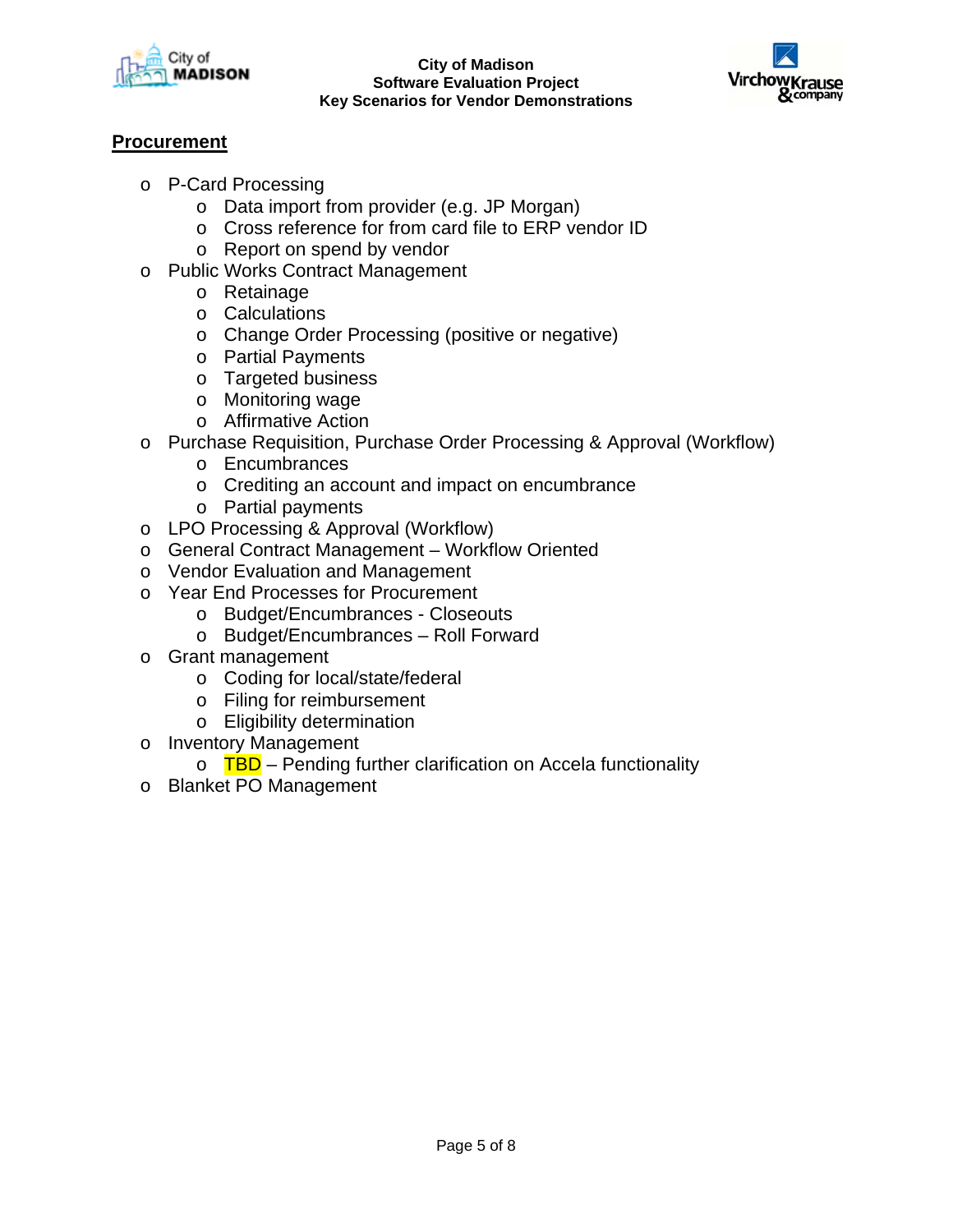



## **Transit Utility**

- o Grant Management (Note overlap with GL Section)
	- o Grant initiation
	- o Grant reporting (multiple date ranges)
	- o Ability to produce financial reports (Income Statement, Balance Sheet) by Grant
- o Transit Ticket Sales / Outlet Billing
	- o Ticket Inventory
	- o Self Service Outlet Inventory Tracking
	- o AR Billing to Outlets
- o HR/Employee Database
	- o Will need to work with Dave / HR team to develop scripts to incorporate needed data fields
- o Payroll/Union Contracts
	- o Will need to work with Pat / Payroll team to develop scripts to incorporate transit contract example

### **Water/Sewer/Storm Utility**

- o Capital Budget (Integrate with Budgeting Script)
	- o Handling of multi-year projects
	- o Revenue and expenditure planning
	- o Differentiate authorized (annual) capital budget from planned future years
	- o Water/Streets would serve as good example areas
- o Inventory Management (TBD overlap with Accela)
	- o Water Utility Requirement
	- o Integration with Purchasing
	- o Item master
	- o Inventory balances/reporting
- o Fixed Assets
	- o Handling of infrastructure assets within financial fixed assets module
- o Utility Billing (if in scope for demo/TBD)
	- o Customer based vs. Premise based billing
	- o Setup and calculation methods
	- o Rate implementation (by service)
	- o Complex rating
	- o Service order management (move in/out/etc)
	- $\circ$  Stormwater adjustments Calculation desired (Rate x Area x Multiplier)
	- o 6 month billing cycle
	- o Customer service functionality
	- $\circ$  3<sup>rd</sup> Party bill printing
	- o Discuss/demo interface with
		- $\blacksquare$  Tax System Transfer of liability
		- **Assessor**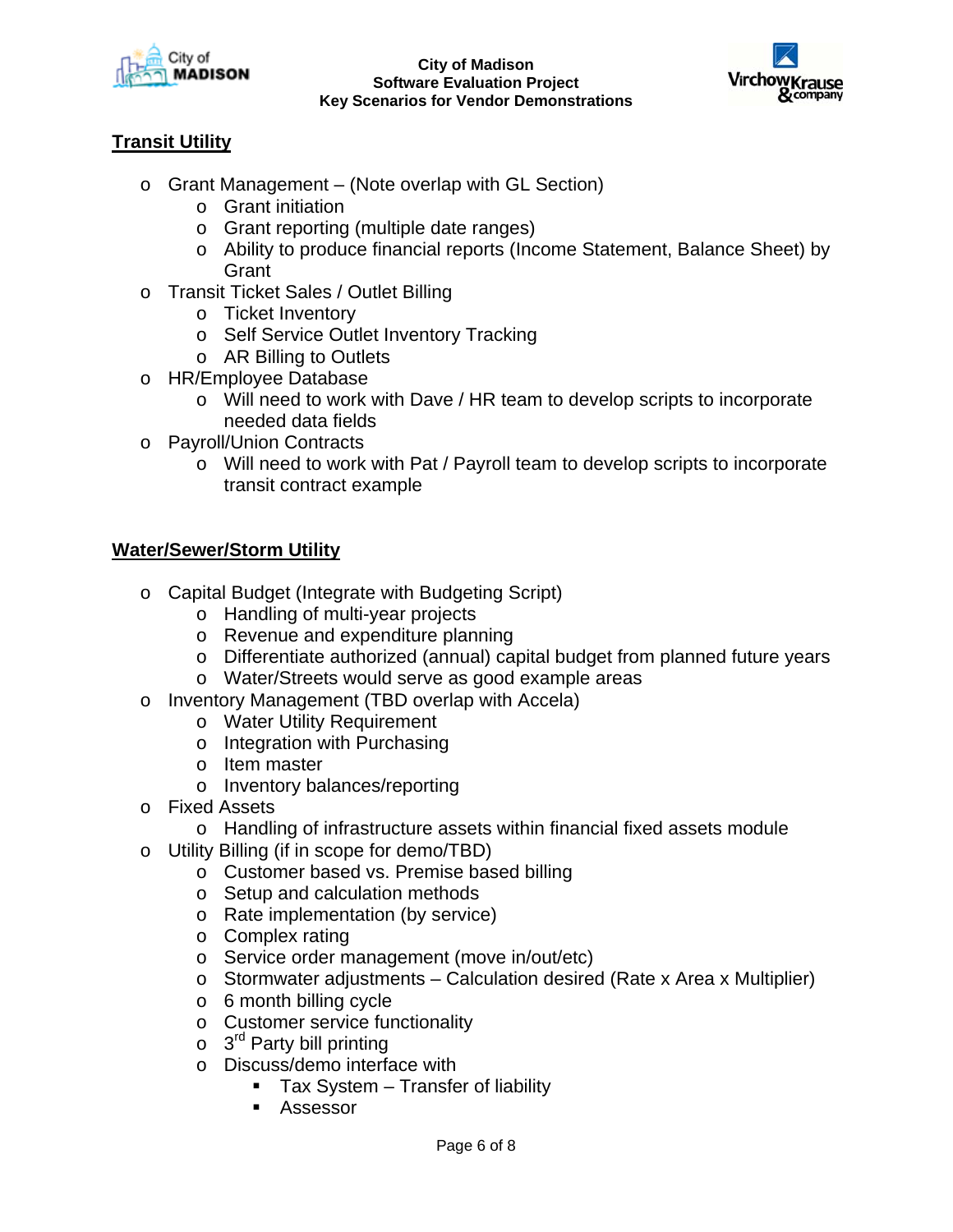



### **Human Resources**

- o Hiring Process (Apply Hire On-Boarding)
	- o Applicant's view (ease of use, process/procedures)
	- o Supervisor's view
	- o Human Resources view
	- o Follow general process/procedures
	- o Analysis after hiring
- o Employee Self Service
	- o Ease of use
	- o Employee change of status, change of address, qualifying event, search functions, queries, workflows, notifications (internal/email), security, effective dating, auditing, mass changes.
- o Leave Tracking
	- o FMLA processing
	- o Other leave type processing (State FMLA)
- o Training
	- o Mandatory training
	- o Training tracking
	- o Setting up a training course
	- o EE Signing up for training
- o On-Boarding
	- o Benefits enrollment
- o Budget Section
	- o Example of how open/available budgeted positions are communicated and how the workflow looks.
	- o Integration of HR module to Budget module
- o Reporting Section
	- o Disciplinary tracking/Labor Relations
	- o Workforce reporting (Permanent EEs, hourly, part-time, etc.)
	- o User friendly report writing/development
	- o Making and modifying workflows (ease of use and capabilities)
- o Error Recovery/Exceptions
	- o Workflow disruption impact
	- o Changing workflow and security
	- o Process when workflow is not approved
	- o Putting processes on hold